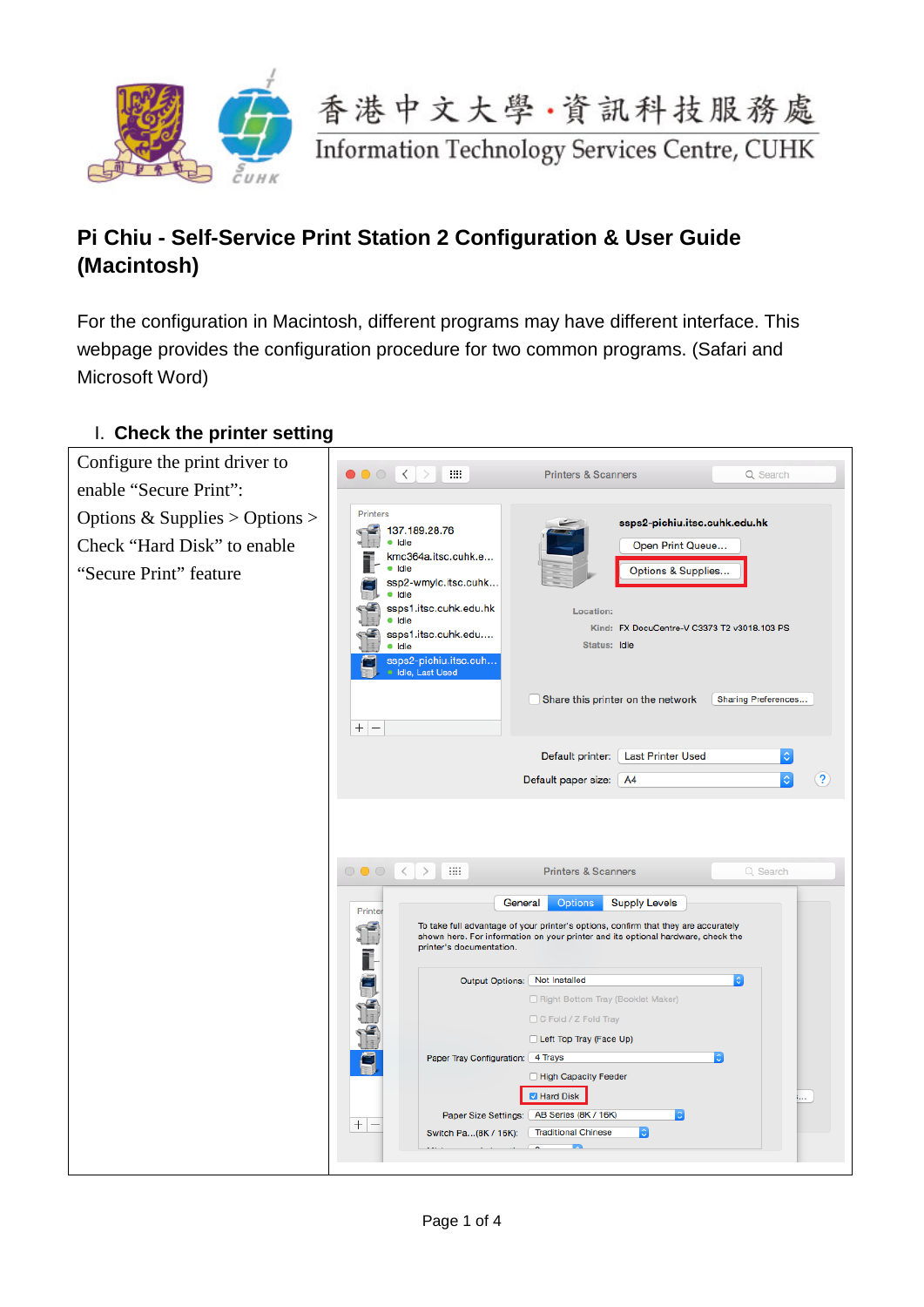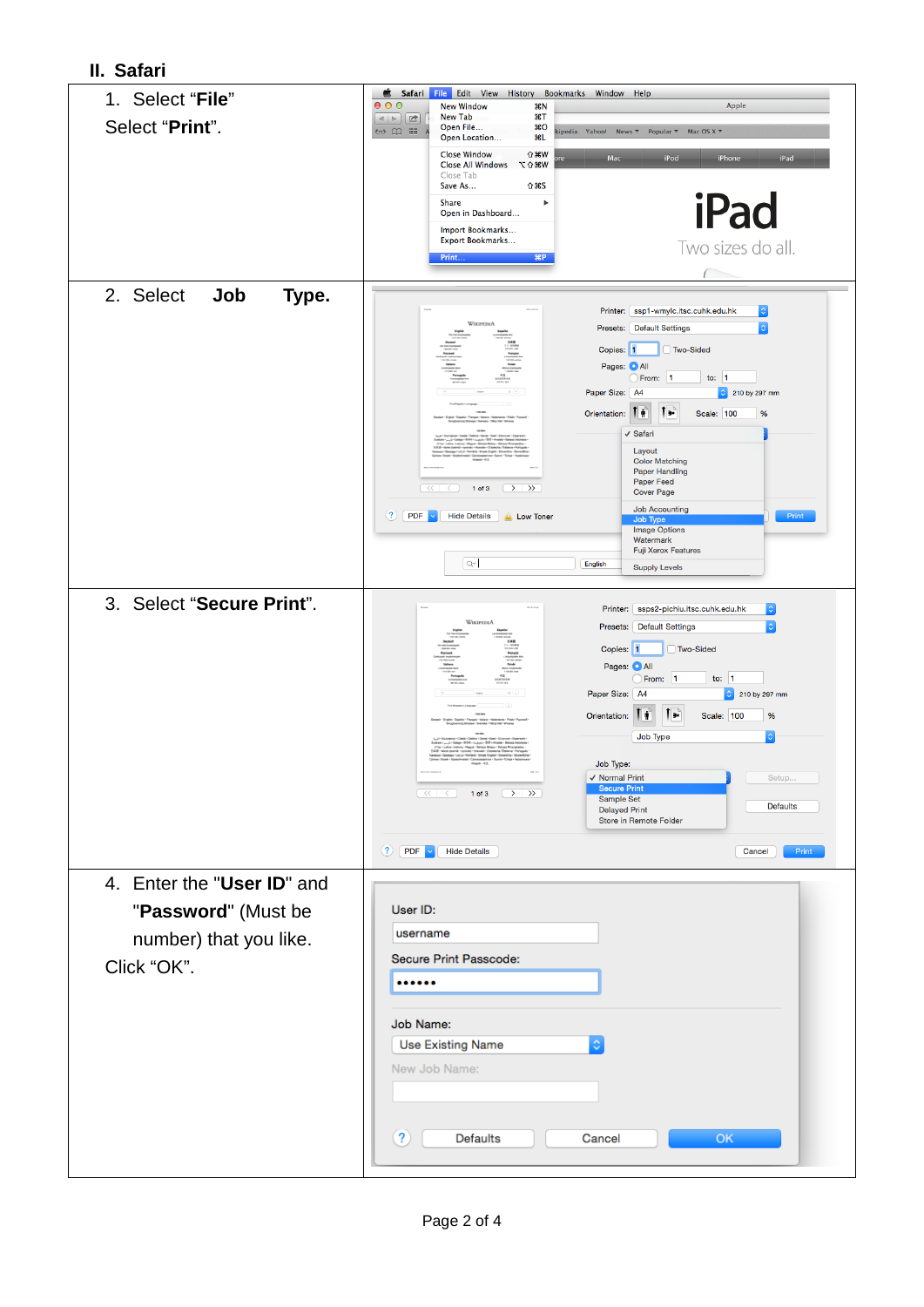## **III. Microsoft Word**

| 1. Select "File", select "Print" | Print                                                                    |
|----------------------------------|--------------------------------------------------------------------------|
| Select Job Type, select          | Printer:                                                                 |
|                                  | $\Diamond$<br>ssp1-wmylc.itsc.cuhk.edu.hk                                |
| "Secure Print".                  | ¢<br>Presets:<br><b>Default Settings</b>                                 |
|                                  | ✔ Copies & Pages                                                         |
|                                  | <b>Microsoft Word</b>                                                    |
|                                  | $\hat{\mathbb{U}}$<br>Collated<br>Layout<br>李港中文                         |
|                                  | <b>Color Matching</b><br>Paper Handling                                  |
|                                  | ent Page<br>Paper Feed                                                   |
|                                  | in the contract<br><b>Cover Page</b><br>of And<br>ction                  |
|                                  | Secritar<br>Microsof<br>10   1<br><b>Job Accounting</b>                  |
|                                  | $\vert$ 1<br>Y.<br>Job Type                                              |
|                                  | <b>Image Options</b><br>2. Select Job Type                               |
|                                  | Watermark<br>Range<br>Fuji Xerox Features                                |
|                                  |                                                                          |
|                                  | <b>Supply Levels</b><br>page numbers and/or page                         |
|                                  | ranges separated by commas<br>$(e.g. 2, 5-8)$                            |
|                                  |                                                                          |
|                                  |                                                                          |
|                                  | $1$ of $3$<br>$44 - 4$<br>▶▶<br>ь                                        |
|                                  | Show Quick Preview                                                       |
|                                  |                                                                          |
|                                  | Page Setup                                                               |
|                                  |                                                                          |
|                                  | $\left( 2\right)$<br><b>PDF</b><br><b>A</b> Low Toner<br>Cancel<br>Print |
|                                  | Print                                                                    |
|                                  |                                                                          |
|                                  | Printer:<br>ssp1-wmylc.itsc.cuhk.edu.hk<br>$\Diamond$                    |
|                                  | $\Diamond$<br>Presets:<br><b>Default Settings</b>                        |
|                                  | $\Diamond$<br>Job Type                                                   |
|                                  |                                                                          |
|                                  | Job Type:                                                                |
|                                  | √ Normal Print<br>Setup                                                  |
|                                  | <b>Secure Print</b><br>Sample Set                                        |
|                                  | Defaults<br><b>Delayed Print</b>                                         |
|                                  | Store in Remote Folder                                                   |
|                                  | $\bf(2)$<br>$PDF \times$<br><b>A</b> Low Toner<br>Cancel<br>Print        |
|                                  |                                                                          |
|                                  |                                                                          |
|                                  |                                                                          |